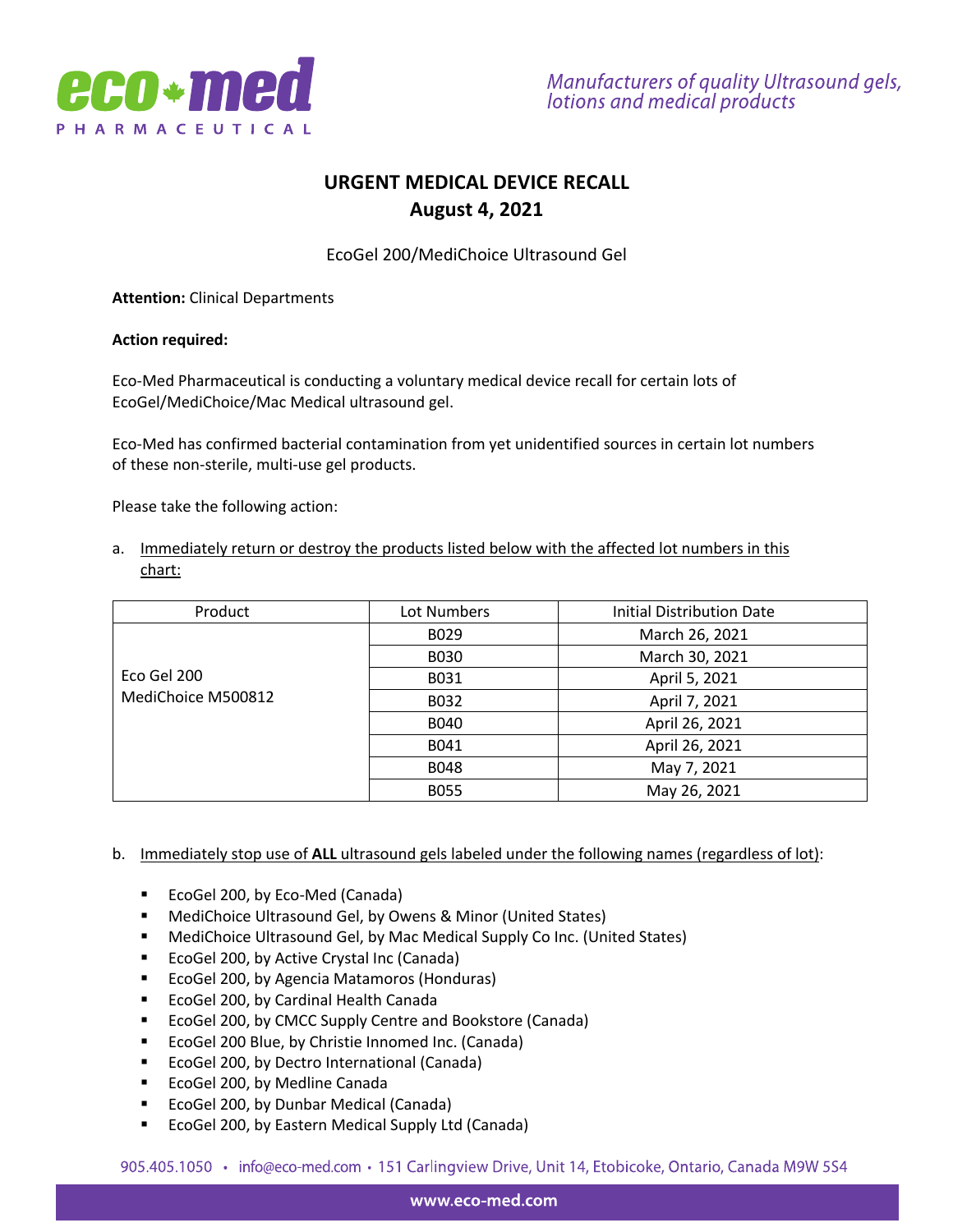- EcoGel 200, by Global Medical Solution (NZ) LTD (New Zealand)
- EcoGel 200, by Good-link Electronics Ltd. (Hong Kong)
- EcoGel 200, by Henry Schein Arcona (Canada)
- EcoGel 200, by Maranda Lauzon Inc (Canada)
- EcoGel 200, by Medi's Part Ltd. (Thailand)
- EcoGel 200 Blue, by MJM Distributing (Canada)
- EcoGel 200, by Ortho Canada (Canada)
- EcoGel 200, by So medico SDN BHD (Malaysia)
- EcoGel 200 and EcoGel 200 Blue, by STAT Healthcare Corporation (Canada)
- EcoGel 200 and EcoGel 200 Blue, by The Stevens Company Limited (Canada)
- EcoGel 200, by Strathroy Middlesex General Hospital (Canada)
- EcoGel 200, by Trimedic Supply Network Ltd. (Canada)
- EcoGel 200, by Vitality Depot (Canada)
- Chattanooga Conductor USA, by DJO Global (United States)
- Conductor Australia, by DJO Australia
- DJO Conductor, by DJO Global (United States)
- Liquasonic, by Athena Medical Products Inc. (United States)
- Medico, by Medico Inc. (Canada)
- Medline, by Medline Industries Inc. (United States)
- NDC Eco-Gel 200 Ultrasound Gel, by NDC Inc. (United States)
- Omni, by Accelerated Care Plus Leasing Inc. (United States)
- Red Medical Ultrasound Gel Blue, by Red Medical Supplies Ltd. (Canada)
- Smart 200, by Smart Technology and Product Co., Ltd (Thailand)

Please visit https://eco-med.com/recall/ and complete the form indicating the product and the lots/batch numbers you have identified, and actions taken in the comment section.

In addition, if you have further distributed this product, please identify your customers, and notify them at once of this product recall by sharing this recall notification letter.

## **Description of the problem and health hazard:**

This recall is being initiated due to the bacterial contamination of ultrasound gel with Burkholderia cepacia complex (Bcc). The source(s) of the bacterial contamination is currently unknown. Eco-Gel is conducting a comprehensive investigation to determine the root cause of this contamination and take all necessary corrective action.

Unopened bottles from four lots of EcoGel 200 Blue, otherwise titled as the MediChoice M500812 (lot numbers B031, B040, B048, B055), were found to be contaminated with bacteria, Burkholderia stabilis, a member of the Burkholderia cepacia complex (Bcc). Lot numbers B029, B030, B032 and B041 are suspected of contamination. The lot numbers are identifiable on all labels on the cases and bottles.

The effects of Bcc infection on people vary widely, ranging from no symptoms at all to serious consequences. Bcc bloodstream infections may result in sepsis and in certain cases possible death. Use of ultrasound gels manufactured by Eco-Med have been associated with at least 15 infections to date, including bloodstream infections. Additional infections have been identified that may also be associated with the use of this ultrasound gel and investigation is ongoing. Potential routes of transmission leading to bloodstream infections associated with a contaminated nonsterile gel may have included the use of the gel for visualization prior to, in preparation for, or during an invasive procedure or application of the gel inside the sterile ultrasound probe sleeve during an invasive procedure using ultrasound guidance.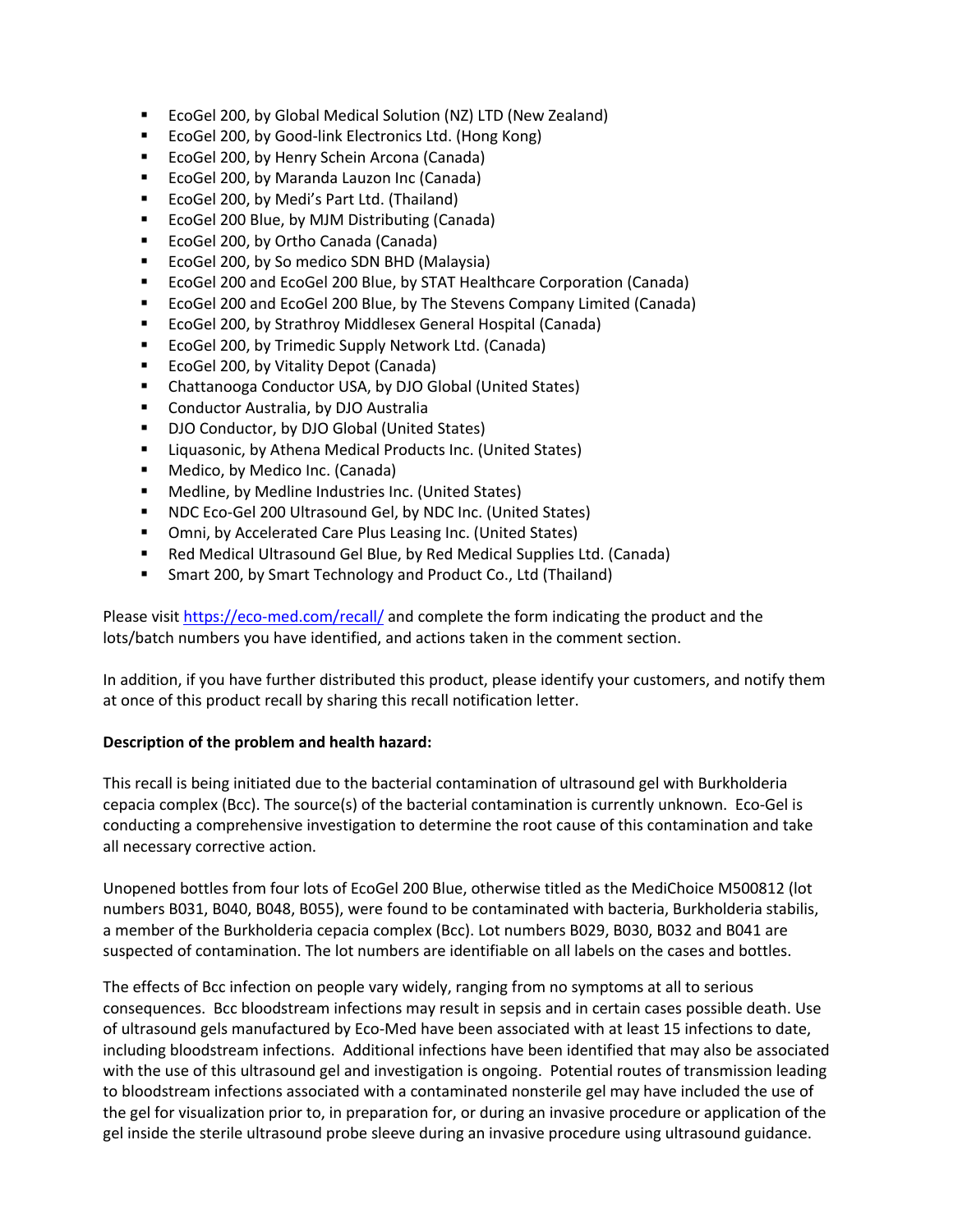## **Contact Information:**

Distributors must contact Eco-Med Pharmaceuticals to confirm receipt of this notice and that they are proceeding with the recall via email info@eco-med.com.

To contact Eco-Med directly with questions call 905-405-1050 and ask for "regulatory department."

Sub-recalls must take place where the distributor has further shipped the product to consignees. Please visit https://eco-med.com/recall/ and complete the form indicating the product and the lots/batch numbers you have identified, and actions taken in the comment section.

Your assistance is appreciated and necessary to prevent any consumer illness or patient harm.

Health professionals, consumers and patients can voluntarily report observed or suspected adverse events for human medical products to FDA via the following link: https://www.accessdata.fda.gov/scripts/medwatch/index.cfm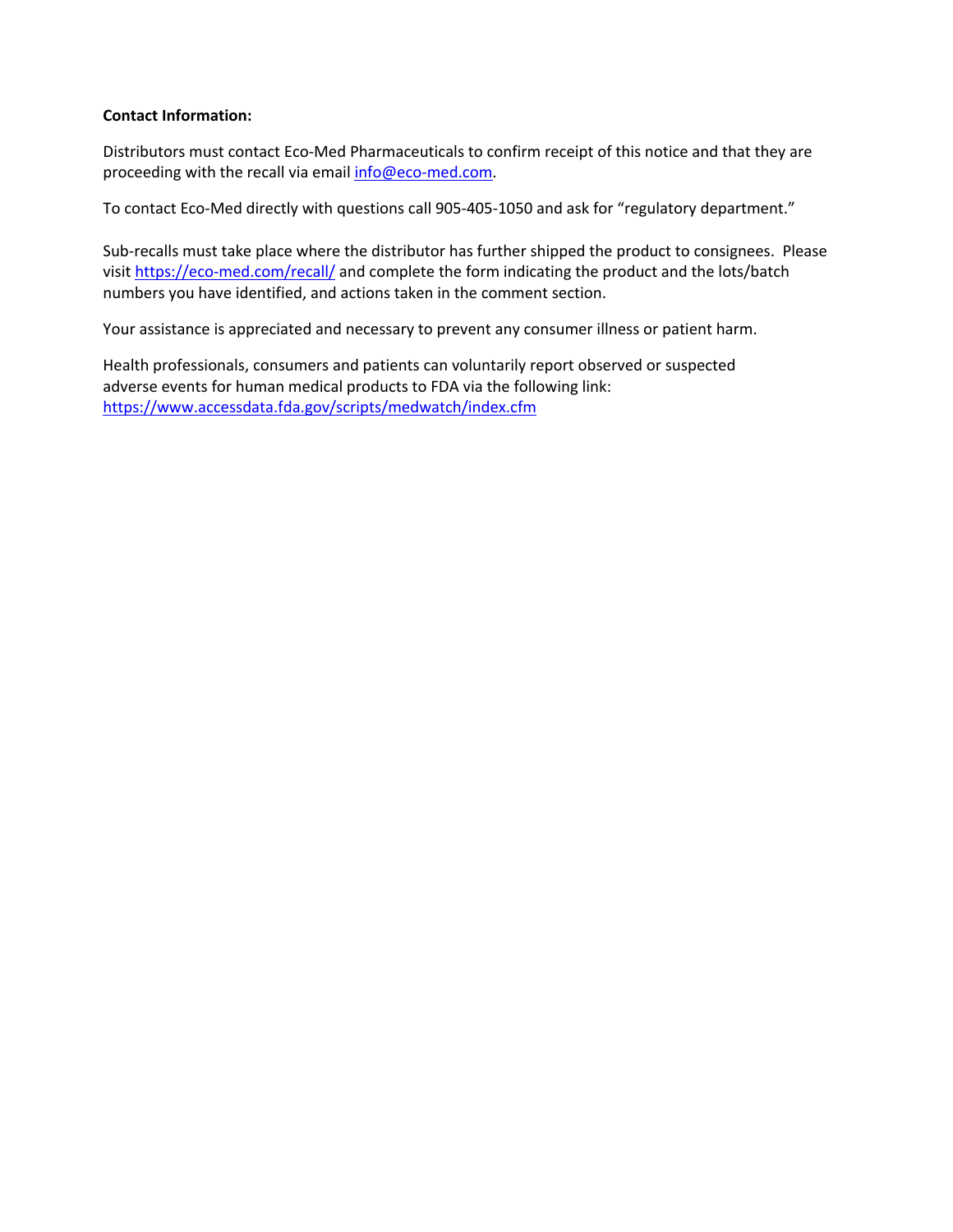Please complete and return the enclosed response form as soon as possible. If you have any questions, please email the Regulatory department info@eco-med.com

This recall is being made with the knowledge of the Food and Drug Administration.

Enclosures: Name: (Print)

Signature:

Title: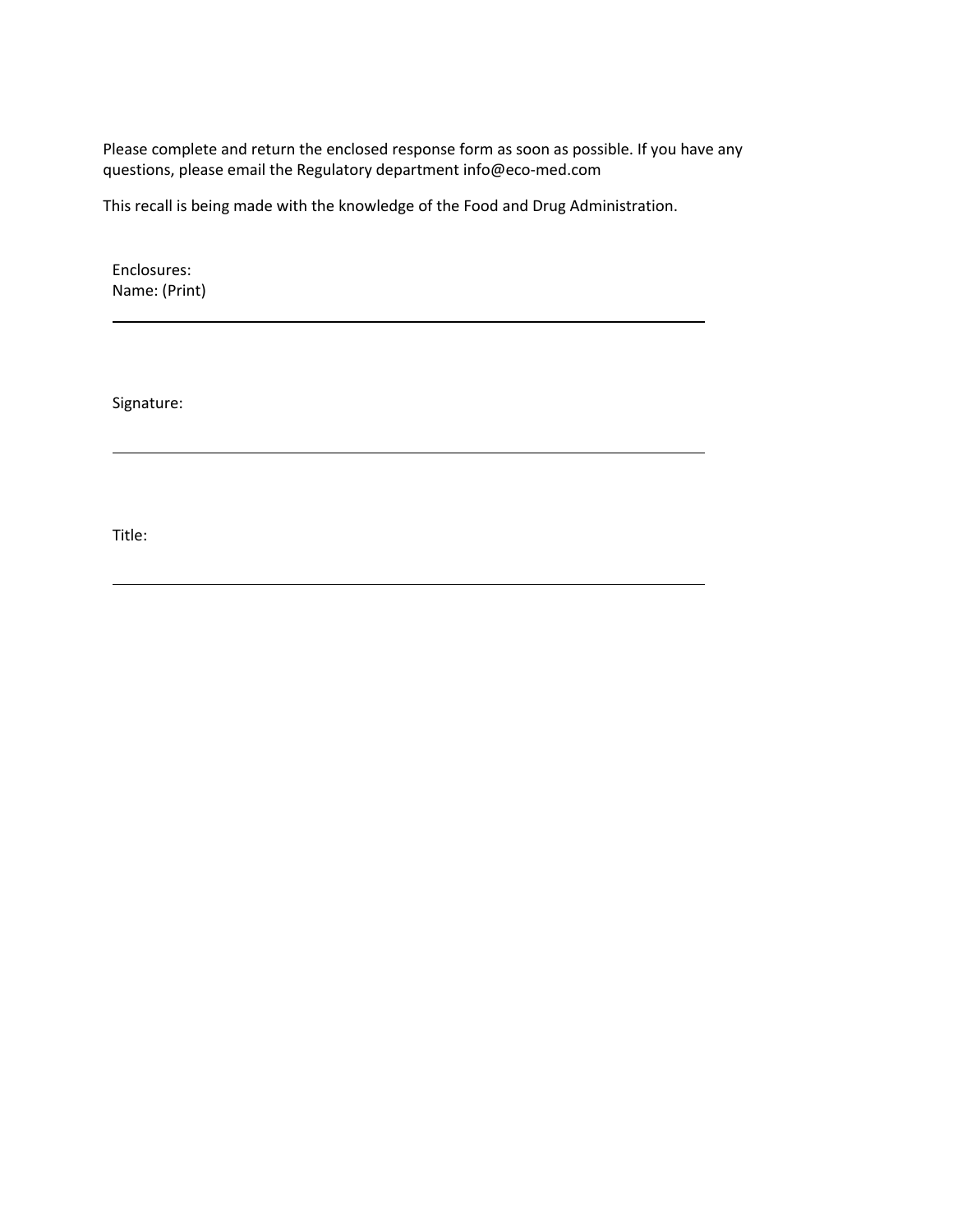#### **Recall Return Response Form**

EcoGel 200 Blue – LOTS: B029, B030, B031, B032, B040, B041, B048 and B055

Please check ALL appropriate boxes.

 $\Box$  I have read and understand the recall instructions provided in the [date of] letter.

| $\Box$ I have checked my stock and have quarantined inventory consisting of [ |  | ] units or cases. |
|-------------------------------------------------------------------------------|--|-------------------|
|                                                                               |  |                   |

Indicate disposition of recalled product:

returned (specify quantity, date and method)/held for return; destroyed (specify quantity, date and method);

quarantined pending return

Attached is a list of customers who received/ may have received this product. Please notify my customers.

 $\overline{\phantom{0}}$ 

 $\overline{\phantom{0}}$ 

| Any adverse events associated with recalled/failed product?<br>Yes<br>N٥                          |                           |  |  |  |
|---------------------------------------------------------------------------------------------------|---------------------------|--|--|--|
| If yes, please explain:                                                                           |                           |  |  |  |
| I have checked my stock and have performed the appropriate method of disposition to the inventory |                           |  |  |  |
| consisting of                                                                                     | [units, cases, etc.].     |  |  |  |
| Please check the appropriate box(es) to describe the nature of your business:                     |                           |  |  |  |
| Wholesaler/distributor                                                                            | Hospital/Medical facility |  |  |  |
| <b>Medical laboratory</b>                                                                         | Manufacturer              |  |  |  |
| Repacker                                                                                          |                           |  |  |  |
| Pharmacy-retail                                                                                   |                           |  |  |  |
| Hospital pharmacies                                                                               |                           |  |  |  |
| Retailer                                                                                          |                           |  |  |  |
| Other:                                                                                            |                           |  |  |  |
|                                                                                                   |                           |  |  |  |
|                                                                                                   |                           |  |  |  |